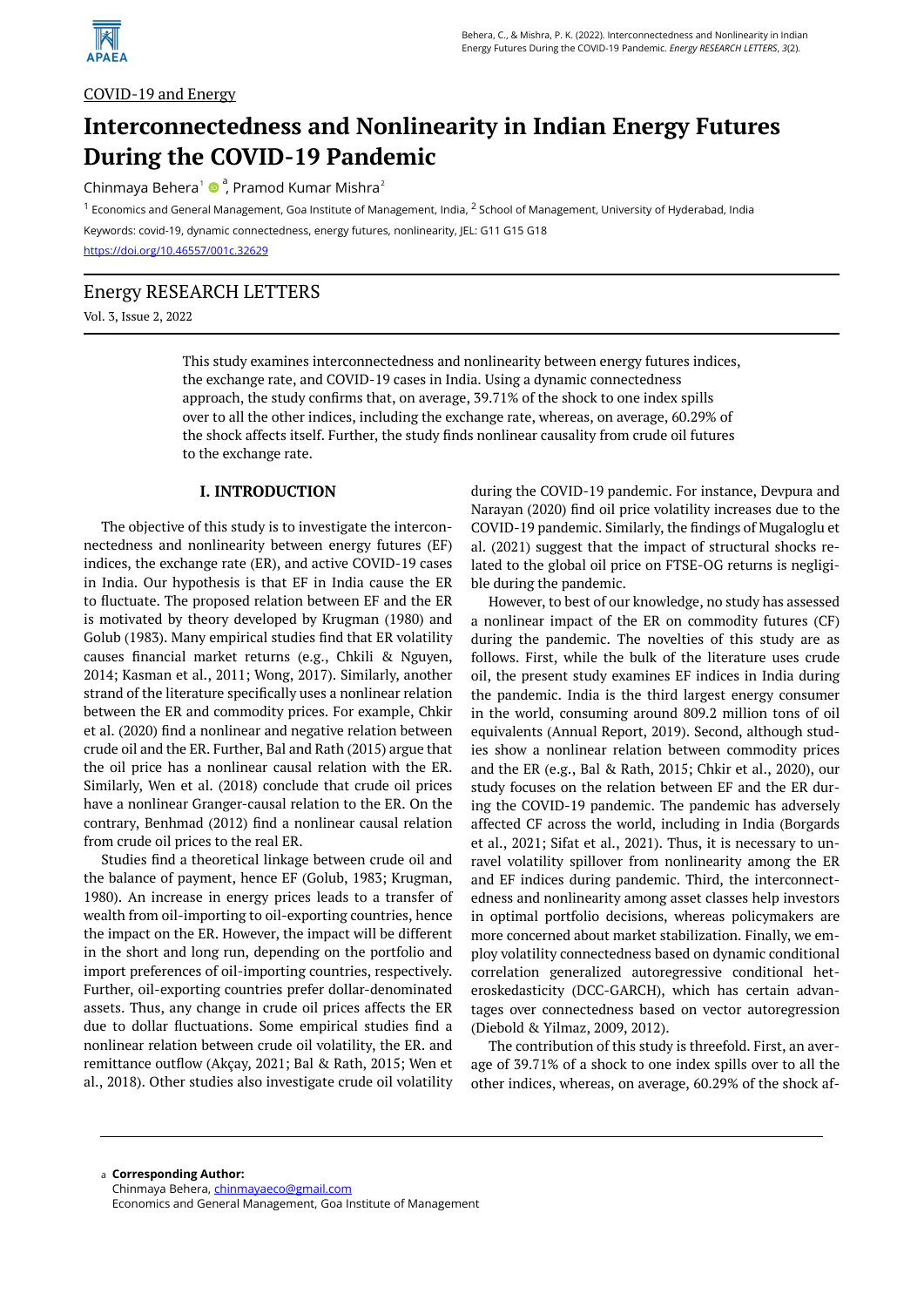|                                      | <b>CF</b> | EF    | <b>COF</b> | <b>NGF</b> | ER    | Acases  | <b>FROM</b> |
|--------------------------------------|-----------|-------|------------|------------|-------|---------|-------------|
| CF                                   | 52.57     | 22.12 | 24.97      | 0.30       | 0.03  | 0.01    | 47.43       |
| EF                                   | 4.32      | 61.62 | 32.67      | 1.17       | 0.15  | 0.07    | 38.38       |
| <b>COF</b>                           | 4.32      | 28.93 | 66.27      | 0.10       | 0.27  | 0.11    | 33.73       |
| <b>NGF</b>                           | 1.58      | 0.95  | 2.64       | 56.16      | 33.04 | 0.61    | 43.84       |
| ER                                   | 0.21      | 0.23  | 0.22       | 0.75       | 91.90 | 8.10    | 37.34       |
| Acases                               | 0.42      | 0.26  | 0.33       | 0.19       | 18.37 | 81.63   | 18.37       |
| Contribution <b>TO</b> others        | 10.23     | 83.03 | 60.64      | 1.57       | 19.17 | 8.72    | <b>TCI</b>  |
| <b>NET</b> Directional Connectedness | $-37.20$  | 44.65 | 26.91      | $-35.77$   | 11.07 | $-9.65$ | 30.56       |

<span id="page-1-0"></span>

|  | Table 1. Average connectedness among commodity futures indices and exchange rate |  |  |  |
|--|----------------------------------------------------------------------------------|--|--|--|
|  |                                                                                  |  |  |  |

The table reports interconnectedness results between indices and exchange rate. We find that, on average, 39.71% of a shock on one index spills over to all other indices, whereas 60.29% of the shock affects itself. That indicates market is interconnected.

fects itself. The result suggests that the major transmitters of shock are EF and crude oil futures (COF), and the leasttransmitting variable is the natural gas futures (NGF) index. Second, the findings also suggest that the EF index is the net transmitter of shocks. Further, commodity and NGF indices are net receiver of shocks. Finally, the study finds a nonlinear causal relation from COF to the ER

The remaining sections of this paper are organized as follows. Section II presents the data and methodology. Section III briefly discusses the major findings, and Section IV concludes the study.

#### **II. DATA AND METHODLOGY**

The present study uses daily data from March 17, 2020, to June 11, 2021. The closing price of EF indices in India are extracted from the Multi Commodity Exchange of India Limited ([www.mcxindia.com](http://www.mcxindia.com/)). These indices are *CF, EF, COF, and NGF* developed by the Multi Commodity Exchange of India. Further, we consider the *ER* in terms of Indian rupees with respect to the US dollar. Finally, the number of active *COVID-19* cases are extracted from the CIEC database for the analysis.

We employ a dynamic connectedness technique, namely, DCC-GARCH–based volatility connectedness, to evaluate interconnectedness between the EF indices, the ER, and COVID-19 cases in India (Gabauer, 2020). The detailed technique is described by Gabauer (2020) and Bouri et al. (2021). This approach has certain advantages over the vector autoregression–based connectedness measure of Diebold and Yilmaz (2009, 2012). One advantage that suits our empirical setup is that the DCC-GARCH approach does not require the arbitrary selection of the estimation window size. This avoids bias resulting from the window choice.

Lastly, we use a nonlinear Granger causality technique to investigate the existence of nonlinear causality between EF indices and the ER. The technique uses a multilayer perception (MLP) artificial neural network (ANN). Two MLP ANNs are evaluated to analyze the test. The assumption of nonlinear causality is tested between dependent and independent variables. The null hypothesis of the technique is that the independent variable does not cause the dependent variable.

#### **III. MAJOR FINDINGS**

In this section, we briefly elaborate the volatility spillover among the CF indices. [Table 1](#page-1-0) reports the dynamic connectedness results. We find that, on average, 39.71% of a shock to one index spills over to all the other indices, whereas 60.29% of the shock affects itself. This indicates that the market is highly interconnected when it comes to CF in India and the ER. Further, the results suggest that the major transmitters of shock is EF and COF; these transmit 60.64–83.03% and 60.64%, respectively, whereas the variable that transmits the least amount of shock is that for NGF, which transmits only 1.57% of a shock, on average. Thus, EF and COF play key roles in transmitting shocks to the other futures indices. The outcome is obvious, since India is one of the major crude oil–importing countries. For example, India imports a little over 800 million tons of oil equivalents every year (Annual Report, 2019). The findings of interconnectedness are consistent with the outcomes of Gabauer (2020), Behera and Rath (2021), Bouri et al. (2021), and Narayan (2021). We use active COVID-19 cases in India to observe volatility transmission among the variables. We find that the number of active cases are neither a significant transmitter nor net receiver of shocks.

Next, the net total directional connectedness measures the transmitters and receivers of the shocks. The findings suggest that the EF index is a net transmitter of shocks, transmitting 44.65% of shocks, on average. This indicates that a shock to the EF index influences other commodities. Further, the CF and NGF indices are net receivers of shocks, since the net directional value is negative.

Next, we use an alternative econometric model for a robustness test. To do so, we add two new variables, the gold futures index and the number of confirmed COVID-19 cases, to the analysis. We then apply the dynamic connectedness approach developed by Gabauer (2020). The results are reported in  $Table 2$ . We find that, on average,  $24.53\%$ of a shock to one index spills over to all the other indices, whereas 75.47% of the shock affects itself. This indicates the markets are interconnected. The results are consistent with the outcomes reported in [Table 1.](#page-1-0)

In the last set of results, we test for nonlinear Granger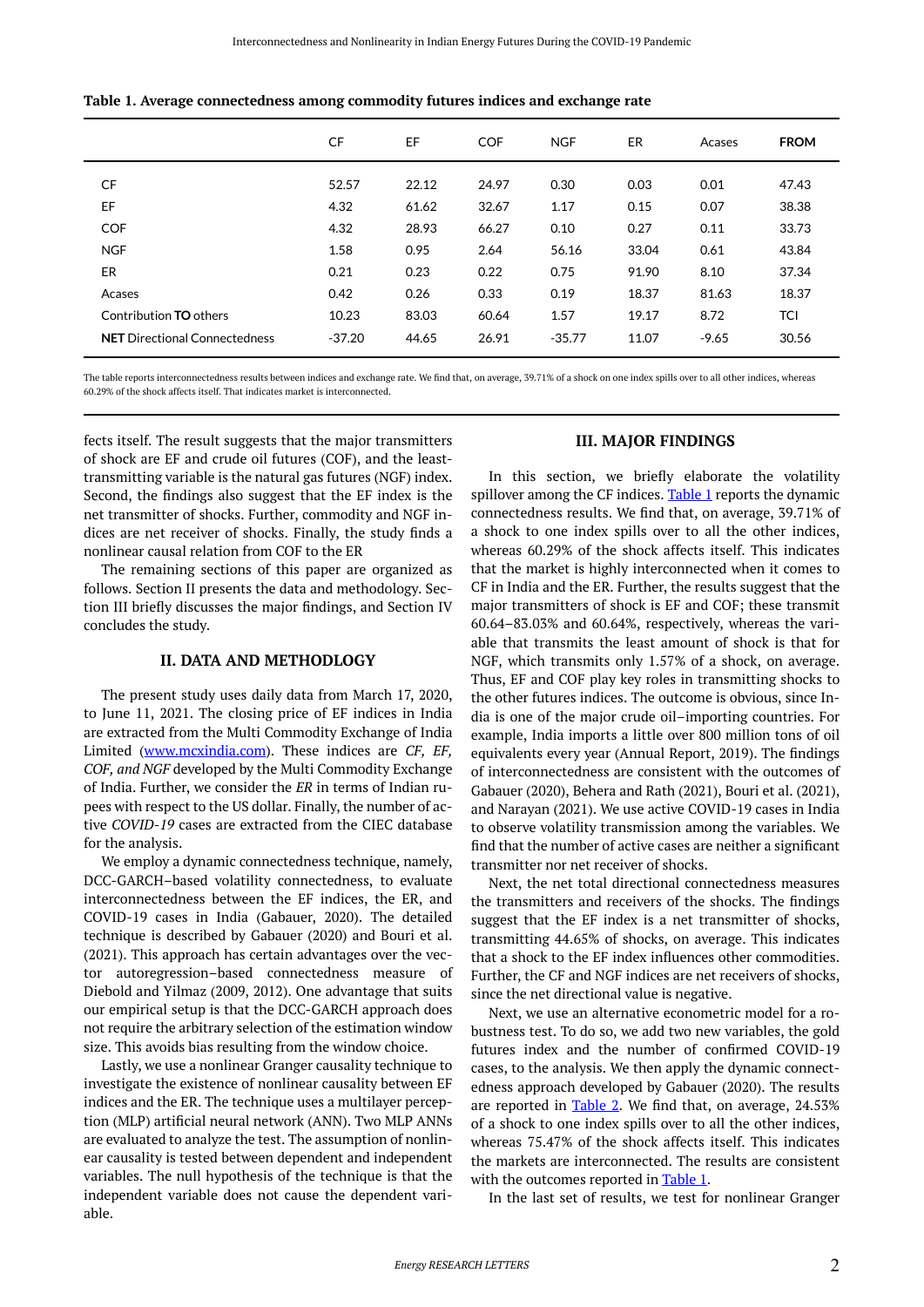#### <span id="page-2-0"></span>**Table 2. Average connectedness with gold futures index**

|                                      | <b>CF</b> | CO.   | <b>NGF</b> | GF       | <b>ER</b> | Ccases  | <b>FROM</b> |
|--------------------------------------|-----------|-------|------------|----------|-----------|---------|-------------|
| CF                                   | 55.55     | 35.02 | 0.34       | 0.08     | 0.08      | 0.01    | 44.45       |
| CO                                   | 7.92      | 91.44 | 0.17       | 0.01     | 0.22      | 0.25    | 8.56        |
| <b>NGF</b>                           | 2.46      | 5.40  | 90.58      | 0.14     | 0.22      | 1.19    | 9.42        |
| GF                                   | 54.08     | 0.26  | 0.12       | 44.64    | 0.60      | 0.30    | 55.36       |
| ER                                   | 0.00      | 0.00  | 0.00       | 0.00     | 86.27     | 13.72   | 13.73       |
| Ccases                               | 0.00      | 0.01  | 0.00       | 0.00     | 15.64     | 84.36   | 15.64       |
| Contribution <b>TO</b> others        | 64.46     | 40.69 | 0.63       | 9.17     | 16.75     | 15.47   | <b>TCI</b>  |
| <b>NET</b> Directional Connectedness | 20.01     | 32.13 | $-8.79$    | $-46.19$ | 3.02      | $-0.17$ | 24.53       |

The table reports robustness results where we take commodity futures and confirmed COVID-19 cases as alternate variables. We find that, on average, 24.53% of a shock on one index spills over to all other indices, whereas 75.47% of the shock affects itself. That results are consonance with the outcomes in [Table 1.](#page-1-0)

| <b>SN</b>    | <b>Null Hypothesis</b>                                       | F-stat. (p-alue)     |
|--------------|--------------------------------------------------------------|----------------------|
| $\mathbf{1}$ | Energy futures does not nonlinearly cause exchange rate      | $-0.67$<br>(1.00)    |
|              | Exchange rate does not nonlinearly cause energy futures      | $-0.13$<br>(0.99)    |
| 2            | Crude oil futures do not nonlinearly cause exchange rate     | $-1.63***$<br>(0.05) |
|              | Exchange rate does not nonlinearly cause crude oil futures   | $-1.84$<br>(1.00)    |
| 3            | Natural gas futures do not nonlinearly cause exchange rate   | $-0.25$<br>(1.00)    |
|              | Exchange rate does not nonlinearly cause natural gas futures | $2.059**$<br>(0.01)  |
| 4            | Commodity futures does not nonlinearly cause exchange rate   | 0.18<br>(0.99)       |
|              | Exchanger rate does not nonlinearly cause commodity futures  | 0.02<br>(1.00)       |

#### <span id="page-2-1"></span>**Table 3. Nonlinear Granger causality test**

The table reports nonlinear Granger Causality test results. We find that crude oil futures nonlinearly cause exchange rate, whereas exchange rate nonlinearly causes natural gas futures.

causality. Using this test, we find nonlinear relations be-tween the EF indices and the ER (see [Table 3](#page-2-1)). We also find that CF indices have a nonlinear Granger causal relation with the ER. The finding is obvious, since the crude oil price is determined in the international market and India is a major importer. Further, we find that the ER has a nonlinear Granger causal relation to the NGF index. However, it is inconclusive whether all the indices and the ER under observation are nonlinearly related.

## **IV. CONCLUDING REMARKS**

The primary objective of the study is to investigate the interconnectedness and nonlinearity between the EF indices, the ER, and COVID-19 cases. The study uses a dynamic connectedness approach and confirms the presence of volatility spillover among the EF indices and the ER. For

example, we find that, on average, 39.71% of a shock to one index spills over to all the other indices, whereas, on average, 60.29% of the shock affects itself. Further, the results suggest that the major transmitters of shocks are the EF and COF indices, whereas the variable that transmits the least is the NGF index. Further, the CF and NGF indices are net receivers of shocks. Then, from the nonlinear Granger causality test, we find a nonlinear relation between COF and the ER.

From the policy perspective, our findings could help investors in selecting an optimal portfolio to earn returns from CF markets.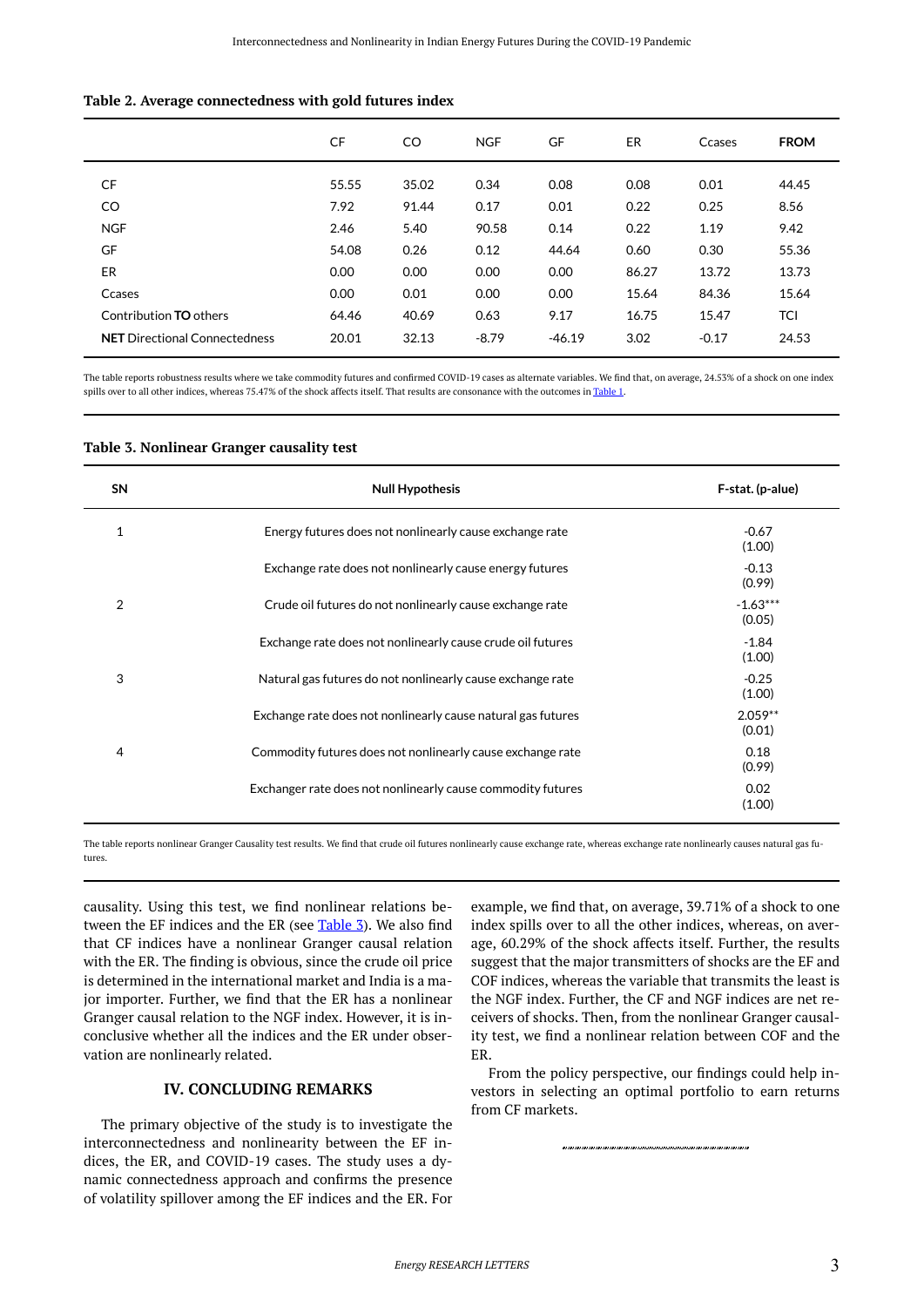# **Acknowledgement**

We are thankful to the anonymous reviewers and the journal editor for their valuable comments and suggestions.



This is an open-access article distributed under the terms of the Creative Commons Attribution 4.0 International License (CCBY-SA-4.0). View this license's legal deed at https://creativecommons.org/licenses/by-sa/4.0 and legal code at https://creativecommons.org/licenses/by-sa/4.0/legalcode for more information.